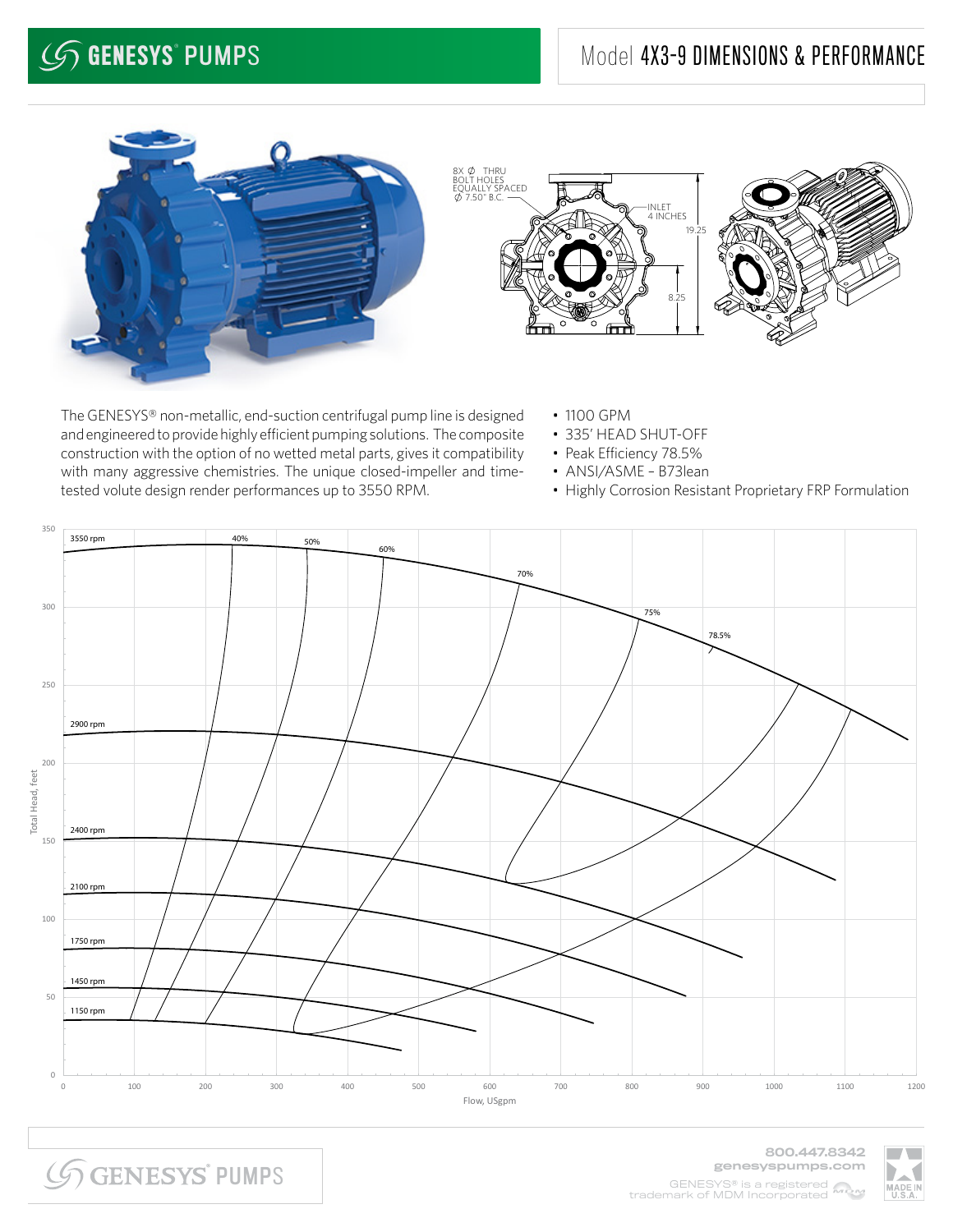## **GENESYS° PUMPS**

## Model 4X3-9 DESIGN AND FEATURES



*Impenatra® II Seal*

The Impenatra® II Seal is an innovative new approach to solve many shaft sealing problems. When used in the GENESYS® 4x3-9, it isolates all metallic parts from contact with the fluid. Alternately, corrosive chemicals require seals made of exotic alloys.

You can expect unprecedented corrosion resistance and protection from attack by contained fluid and surrounding environment. Easy to install and field adjustment not required. Offers great versatility at an excellent price. Reliability due to simplicity of design and quality components.

### **TECHNICAL DATA**

Seal Type – stationary wave spring, reverse mount Maximum temperature 194 °F

#### **MATERIALS OF CONSTRUCTION**

O-rings and elastomers available in Buna, Viton®, EPDM, Kalrez® and Alfas® Seal case – injection molded polypropylene Seal face – carbon graphite resin, binderless graphite or silicon carbide Seal seat – silicon carbide

## Seal Flushing Arrangements

The GENESYS® 4x3-9 model provides a seal flush port, also known as a water-wash, to keep the mechanical seal surfaces cool and clean. Seal flushing helps provide an optimal environment around the Impenatra® II seal faces. They are highly recommended for longevity of the seal and reducing maintenance costs.

The GENESYS® 4x3-9 seal chamber flush ports are offered in two common piping configurations:

#### **PLAN 11**

Seal flush from pump discharge port to seal chamber flush port on pump bracket.

- Seal chamber heat removal.
- Increase seal chamber pressure and fluid vapor margin.
- Keeps seal surfaces clean in applications with fluids that crystallize

#### **PLAN 13**

Recirculation from seal chamber to pump suction through port.

- Seal chamber heat removal.
- Keeps seal surfaces clean in applications with fluids that crystallize

## **Mechanical Seal Enclosed impeller**



Enclosed impeller design provides high efficiency performance.

- Ultrasonically welded impeller shroud and vane
- Motor shaft o-rings not required
- No balancing and shaft alignment required for impeller assembly



*GENESYS® PLAN 11 Seal Flush Arrangement*



*GENESYS® PLAN 13 Seal Flush Arrangement*

**GENESYS PUMPS** 

800.447.8342 genesyspumps.com GENESYS® is a registered **WRW** trademark of MDM Incorporated